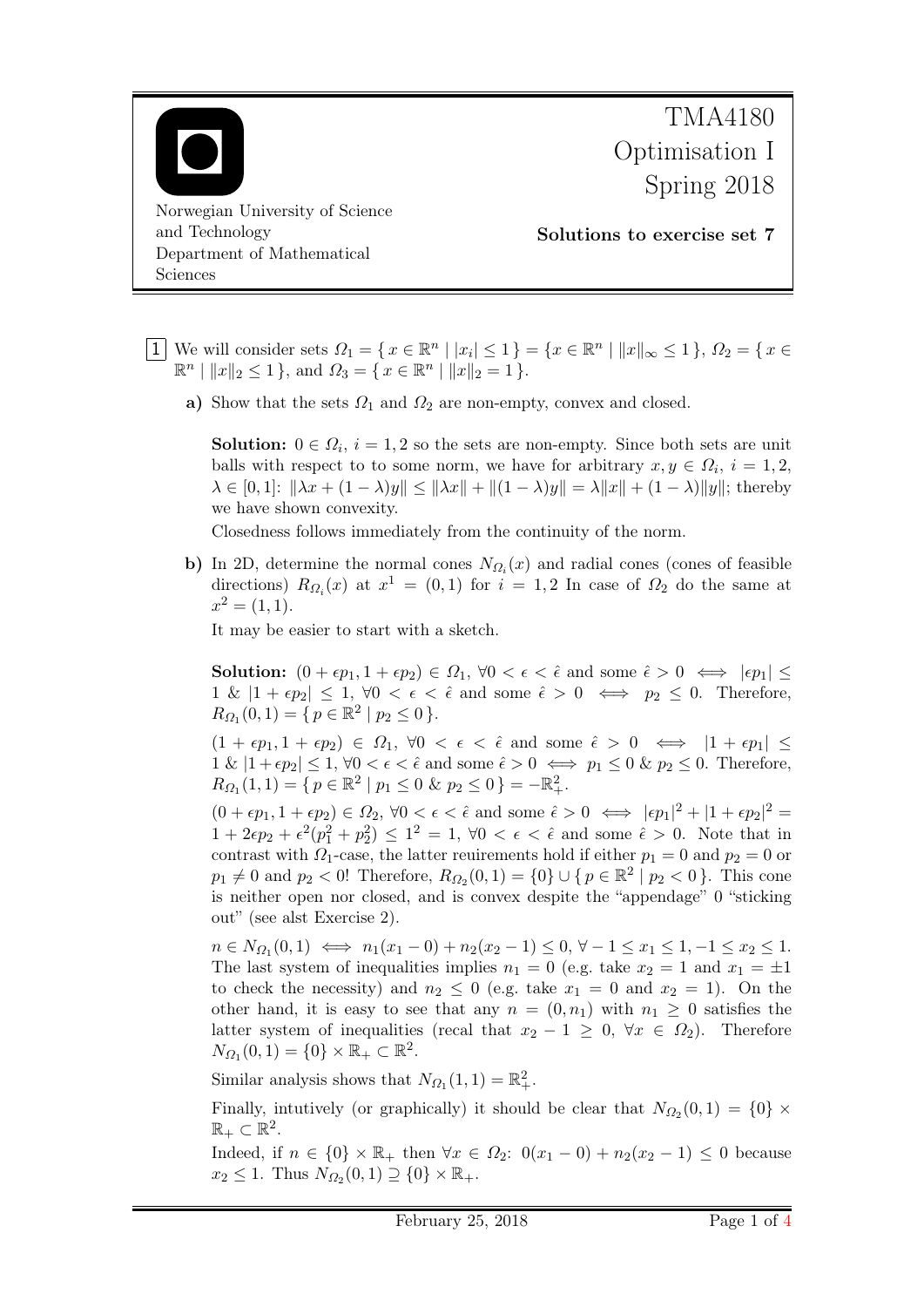To show the opposite inclusion we consider the inequality  $\forall x \in \Omega_2$ :  $n_1(x_1 -$ 0) +  $n_2(x_2 - 1) \le 0$ . Taking  $x_1 = 0$  and  $x_2 = 0$  implies  $n_2 \ge 0$ . Taking  $x_1 = \pm \epsilon$ ,  $x_2 = (1 - \epsilon^2)^{1/2}$ , and considering the limit when  $\epsilon \downarrow 0$  we get  $\pm \epsilon n_1 + ((1 - \epsilon^2)^{1/2})$  $(\epsilon^2)^{1/2} - 1)n_2 = \pm \epsilon n_1 + (1 - \epsilon^2 - 1^2) / ((1 - \epsilon^2)^{1/2} + 1)n_2 \leq 0$ 

$$
\lim_{\epsilon \downarrow 0} [\pm n_1 - \frac{\epsilon}{(1 - \epsilon^2)^{1/2} + 1} n_2] = \pm n_1 \le 0,
$$

and therefore  $n_2 = 0$ .

c) Show that the radial cone  $R_{\Omega_3}(x) = \{0\}$  for all  $x \in \Omega_3$ . Owing to the symmetry it is sufficient to analyse only one such point.

**Solution:** Indeed, take e.g.  $x = (0, 1)$ . Then fix an arbitrary  $p \in \mathbb{R}^2$ . If  $x + \epsilon p \in$  $Ω_3$ , ∀0 <  $\epsilon$  <  $\hat{\epsilon}$ , then  $||x + \epsilon p||_2^2 = \epsilon^2 p_1^2 + (1 + \epsilon p_2)^2 = 1 + 2\epsilon p_2 + \epsilon^2 (p_1^2 + p_2^2) = 1^2 = 1$  $\iff 2p_2 + \epsilon^2(p_1^2 + p_2^2) = 1, \forall 0 < \epsilon < \hat{\epsilon}$ . Therefore  $2p_2 = 0$  (simply take  $\epsilon \to 0$ ). Dividing by  $\epsilon$  once again we prove that  $p_1^2 = 0$ .

d) Consider the projection problem

$$
\pi_{\Omega_i}(z) = \arg \min_{y \in \Omega_i} f(y) := \frac{1}{2} \|y - z\|_2^2.
$$

Use the necessary and sufficient optimality conditions  $\nabla f(\pi_{\Omega_i}(z))^{\top} (x-\pi_{\Omega_i}(z)) \geq$  $0, \forall x \in \Omega$ , to verify the projection formulae  $\pi_{\Omega_1}(z) = \min\{1, \max\{-1, z\}\}\,$ where min and max is applied component-wise to the vector, and  $\pi_{\Omega_2}(z)$  $z/\max\{1,\|z\|_2\}.$ 

**Solution:** We will use the notation  $x^* = \pi_{\Omega_i}(z)$ . In either case  $(i = 1, 2)$ , the necessary and sufficient (because of convexity) optimality conditions are  $x^* \in \Omega_i$ and  $\nabla f(x^*)^\top (x - x^*) = (x^* - z)^\top (x - x^*) \geq 0, \forall x \in \Omega_i$ .

In case of  $\Omega_1$  we get:

$$
\sum_{i=1}^{n} (x_i^* - z_i) + (x_i - x_i^*) \ge 0, \quad \forall -1 \le x_i \le 1.
$$

First of all, we can analyse this sum term by term, by simply selecting  $x =$  $(x_1^*, \ldots, x_{i-1}^*, x_i, x_{i+1}^*, \ldots), x_n^*$ . Then all the terms in the sum above vanish, except for the *i*th. Obviously the selection of the *i*<sup>th</sup> coordinate of  $x_i^*$  only affects the ith term in the sum. We will make such a selection, that each term in this sum is guaranteed to be non-negative. Case 1:  $-1 < z_i < 1$ . In this case we put  $x_i^* = z_i$  and the *i*<sup>th</sup> term in the sum above vanishes (hence non-negative). Case 2:  $z_i \leq -1$ . Then we can put  $x_i^* = -1$ . As a result  $x_i^* - z_i \geq 0$  while  $x_i - x_i^* \geq 0, \forall -1 \leq x_i \leq 1.$  Therefore the product of the two is non-negative. Case 3:  $z_i \geq 1$ . Then we can put  $x_i^* = 1$ . As a result  $x_i^* - z_i \leq 0$  while  $x_i - x_i^* \leq 0, \forall -1 \leq x_i \leq 1.$  Therefore the product of the two is non-negative. Thus we have componentwise computed  $x_i^*$  given  $z_i$ . The three cases can be summarized as  $x_i^* = \min\{1, \max\{-1, z_i\}\}.$ 

Let us now deal with projections onto  $\Omega_2$ . Clearly if  $||z|| \leq 1$  then we can put  $x^* = z$ , and the optimality conditions will be satisfied (left hand side of the inequality will be identically equal to zero). If, on the other hand  $||z|| > 1$ , we put  $x^* = z/||z||$ . Then  $\nabla f(x^*)^\top (x - x^*) = (1 - ||z||^{-1})(x^\top x^* - ||x^*||^2) \geq 0$ ,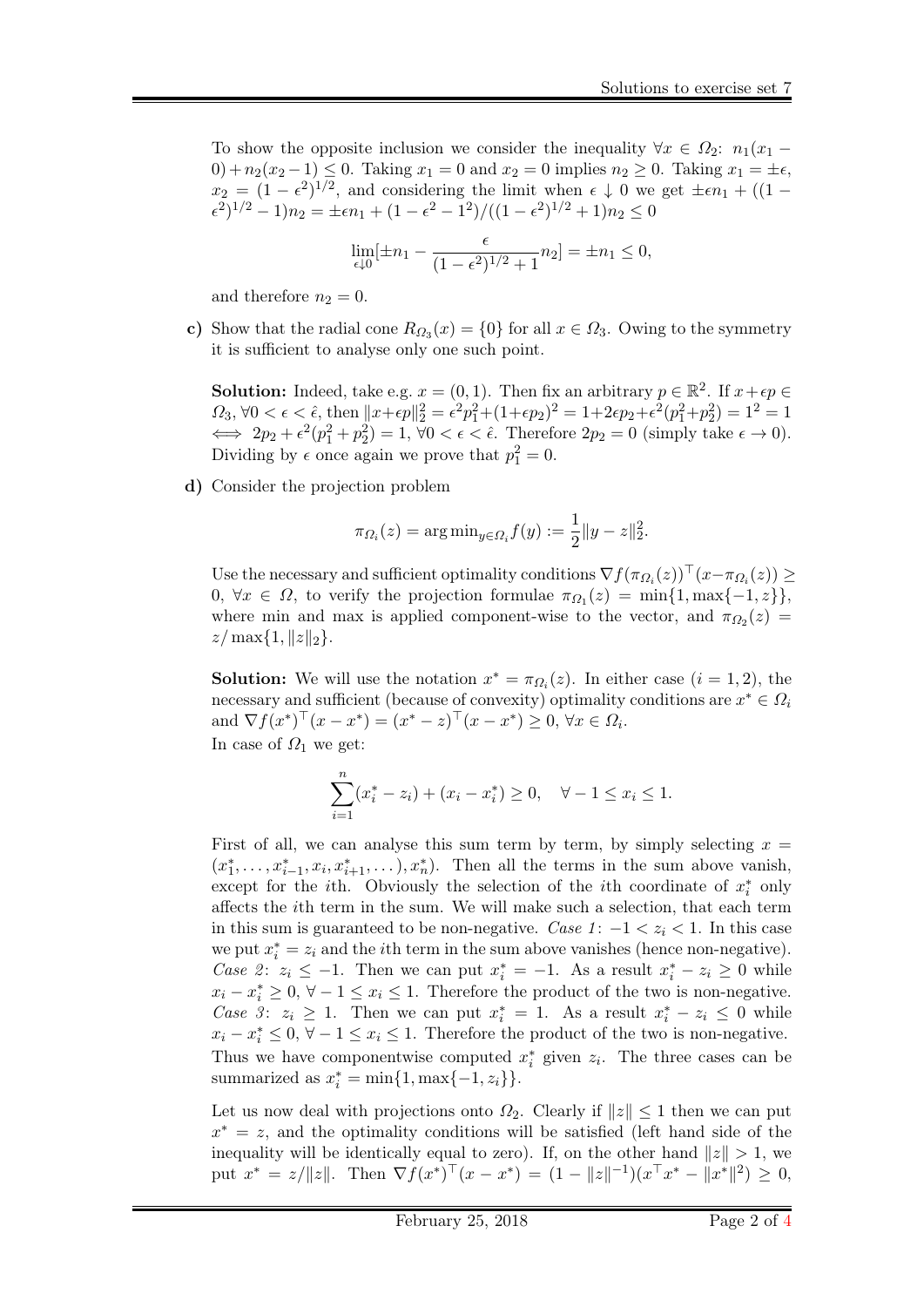because  $1 - ||z||^{-1} < 0$  by assumption, and Cauchy–Schwarz inequality implies that  $x^{\top} x^* \le ||x|| ||x^*|| = ||x|| \le 1 = ||x^*||^2$ . In summary,  $x^* = z / max\{1, ||z||\}$  satisfies the optimality conditions.

e) Consider a two-dimensional situation, and put  $f(x) = x_1^2 + (x_2 + 2)^2$ . Let  $x^{(0)} = (1, -1)$ . Find the point of global minimum for this function over  $\Omega_1$ . (you can do this graphically). Compute one step of the projected gradient method  $x^{(1)} = \pi_{\Omega_1}[x^{(0)} - \alpha \nabla f(x^{(0)})]$  using steplength  $\alpha = 1$ .

**Solution:** We are looking for the point in  $\Omega_1$  which is closest to  $z = (0, -2)$ . This is evidently  $x^* = (0, -1)$ , which is a projection of z onto  $\Omega_1$ .

We now compute the projected gradient step:  $\nabla f(x^{(0)}) = (2x_1^{(0)})$  $x_1^{(0)}, 2(x_2^{(0)}+2)$ <sup>T</sup> =  $(2,2)^\top$ . Therefore  $\pi_{\Omega_1}[x^{(0)} - \nabla f(x^{(0)})] = \pi_{\Omega_1}[(1,-1) - (2,2)] = \pi_{\Omega_1}[(-1,-3)] =$  $\max\{-1, \min\{1, (-1, -3)\}\} = (-1, -1).$ 

2 Consider a convex set  $\Omega \subset \mathbb{R}^n$  and a point  $x \in \mathbb{R}^n$ . Show that the radial cone (cone of feasible directions)  $R_{\Omega}(x)$  is convex.

**Solution:** Suppose that  $p_1, p_2 \in R_{\Omega}(x)$ , and let  $p = \lambda p_1 + (1 - \lambda)p_2, \lambda \in [0, 1]$ . We would like to show that  $p \in R_{\Omega}(x)$ .

By definition of  $R_{\Omega}(x)$ ,  $x + \epsilon p_1 \in \Omega$ ,  $\forall 0 < \epsilon < \epsilon_1$ , and  $x + \epsilon p_2 \in \Omega$ ,  $\forall 0 < \epsilon < \epsilon_2$ . Owing to the convexity of  $\Omega$  we have  $x + \epsilon p = \lambda(x + \epsilon p_1) + (1 - \lambda)(x + \epsilon p_2) \in \Omega$ ,  $\forall 0 < \epsilon < \min\{\epsilon_1, \epsilon_2\}.$  Therefore,  $p \in R_{\Omega}(x)$ .

3 a) Consider a set  $\Omega$  described using linear equality constraints,  $\Omega = \{z \in \mathbb{R}^n \mid z \in \mathbb{R}^n \mid z \in \mathbb{R}^n \mid z \in \mathbb{R}^n \mid z \in \mathbb{R}^n \mid z \in \mathbb{R}^n \mid z \in \mathbb{R}^n \}$  $a_i^{\top}z = b_i$ ,  $i = 1, ..., m$ . Express the radial cone  $R_{\Omega}(x)$  and the normal cone  $N_{\Omega}(x)$  using the vectors  $a_i \in \mathbb{R}^n$ ,  $i = 1, \ldots, m$  for  $x \in \Omega$ .

**Solution:** If  $x + \epsilon p \in \Omega$  for some  $\epsilon \neq 0$ , then  $a_i^{\top} p = 0$ ,  $i = 1, \ldots, m$ , and vice versa. Therefore  $R_{\Omega}(x) = \text{span}[a_1, \ldots, a_m]^{\perp} = \bigcap_{i=1}^{m} \ker a_i^{\top} \equiv R_{\Omega}.$ 

Note that  $\Omega = x + R_{\Omega}$ : this is the usual superposition principle in linear algebra (all solutions to the non-homogeneous linear system are expressable as a sum of some solution to the non-homogeneous linear system plus all solutions to the homogeneous linear system), and that  $R_Q$  is a linear subspace of  $\mathbb{R}^n$ . Therefore,  $p^{\top}(y-x) \leq 0, \forall y \in \Omega \text{ iff } p^{\top}d \leq 0, \forall d \in R_{\Omega}$ . But if  $d \in R_{\Omega}$ , so is  $-d$ , meaning that  $p^{\top}(y-x) \leq 0$ ,  $\forall y \in \Omega$  iff  $p \perp R_{\Omega} = \text{span}[a_1,\ldots,a_m]^{\perp}$ . Therefore p must be expressible as a linear combination of  $a_i$ ,  $i = 1, \ldots m$ ; in other words  $\exists \lambda \in \mathbb{R}^m : p = \sum_{i=1}^m \lambda_i a_i$ . Thus  $N_{\Omega}(x) \equiv N_{\Omega} = \text{span}[a_1, \dots, a_m]$ .

b) Consider a set  $\Omega$  described using linear *inequality* constraints,  $\Omega = \{ z \in \mathbb{R}^n \mid z \in \mathbb{R}^n \}$  $a_i^{\top}z \leq b_i$ ,  $i = 1, \ldots, m$ . Given  $x \in \Omega$  let  $\mathcal{A}(x) \subsetneq \{1, \ldots, m\}$  be the set of active, or binding constraints:  $a_i^{\top} x = b_i$ ,  $i \in \mathcal{A}(x)$ ,  $a_i^{\top} x < b_i$ ,  $i \notin \mathcal{A}(x)$ . Express the radial cone  $R_{\Omega}(x)$  using the vectors  $a_i \in \mathbb{R}^n$ ,  $i = 1, \ldots, m$ , and  $\mathcal{A}(x)$ . Show that  $N_{\Omega}(x) \supseteq {\sum_{i \in \mathcal{A}} \lambda_i a_i \mid \lambda_i \geq 0}$ . (In fact the last inclusion is equality, but it is a bit more difficult to prove.)

**Solution:** Note first that for an arbitrary  $p \in \mathbb{R}^n$  and  $\forall i \notin \mathcal{A}(x)$  there is  $\epsilon_{p,i} > 0$  such that the inequality  $a_i^{\top}(x + \epsilon p) < b_i$ , holds  $\forall |\epsilon| < \epsilon_{i,p}$ : this is owing